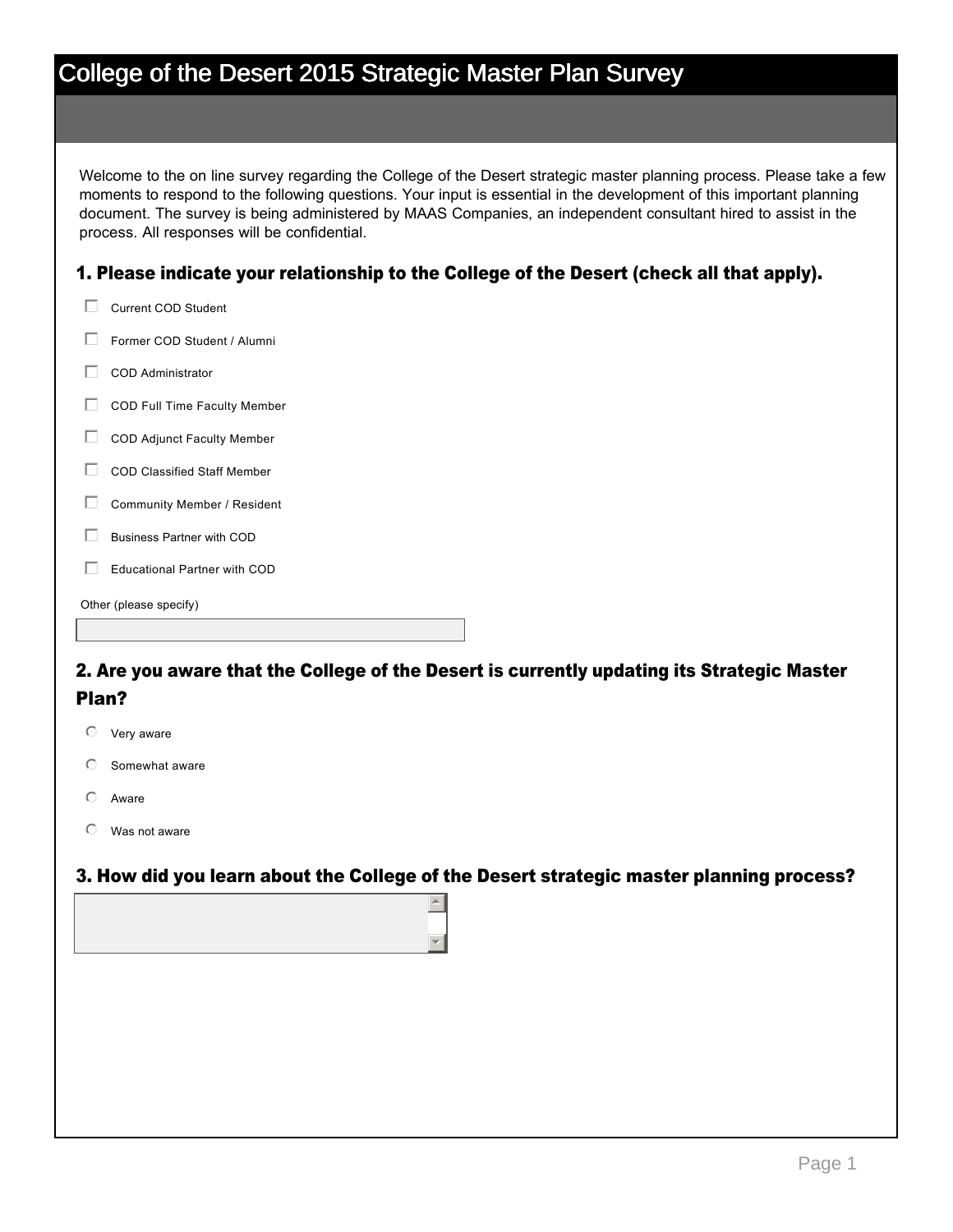### 4. Overall, how do you think the College is doing at meeting the needs of the local community?

- $O$  Excellent
- $\circ$  Satisfactory
- $\odot$  Poor
- $\heartsuit$  Don't know

#### 5. Please rate the College's effectiveness in the past five years in meeting the needs of the local community.

- $O$  Improved
- $\circledcirc$  About the same
- $O$  Has declined
- $O$  Don't know

#### 6. Please answer "yes" or "no" to the following questions:

|                                                                                                                            | Yes            | No                  |  |
|----------------------------------------------------------------------------------------------------------------------------|----------------|---------------------|--|
| Have you visited the COD<br>Website?                                                                                       | $\circ$        | $\circ$             |  |
| Are you aware that<br>information regarding the<br>strategic master planning<br>process is available on the<br>COD Portal? | $\odot$        | $\circlearrowright$ |  |
| Do you receive special<br>publications about COD<br>programs?                                                              | $\circ$        | $\circledcirc$      |  |
| Do you receive electronic<br>information about COD<br>classes, programs or<br>services?                                    | $\odot$        | $\circlearrowright$ |  |
| Have you observed in the<br>past year, stories about<br>COD in the local<br>newspaper or television?                       | $\circledcirc$ | $\circledcirc$      |  |
| Do you hear about COD<br>primarily by word of<br>mouth?                                                                    | $\odot$        | $\circlearrowright$ |  |
| Other (please specify)                                                                                                     |                |                     |  |
|                                                                                                                            |                |                     |  |
|                                                                                                                            |                |                     |  |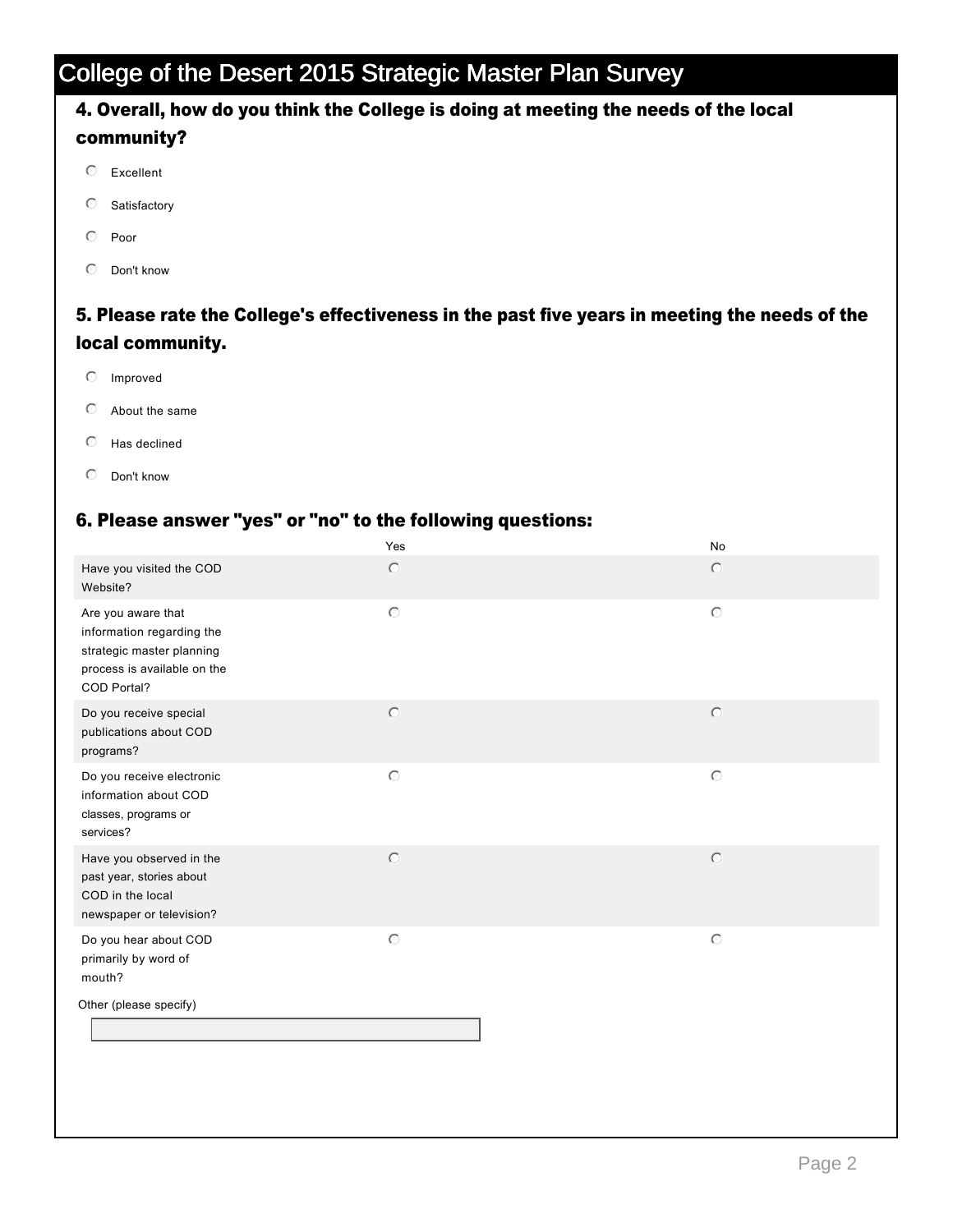### 7. Please rate the following methods for reaching you with information about the College of the Desert.

|                                                        | <b>Most Effective</b> | Somewhat Effective | Effective  | Not Effective |
|--------------------------------------------------------|-----------------------|--------------------|------------|---------------|
| <b>COD Website</b>                                     | $\circ$               | $\circ$            | $\circ$    | $\circ$       |
| Social networking sites (i.e.,<br>Facebook or Twitter) | $\circ$               | $\circ$            | $\bigcirc$ | $\circ$       |
| Television or cable<br>channel                         | $\circ$               | $\odot$            | $\bigcirc$ | $\bigcirc$    |
| YouTube                                                | $\circ$               | $\odot$            | $\bigcirc$ | $\odot$       |
| Printed postcards with<br>information listed           | $\circ$               | $\odot$            | $\bigcirc$ | $\bigcirc$    |
| Radio Advertising                                      | $\circ$               | $\bigcirc$         | $\bigcap$  | $\odot$       |
| Movie Theater advertising                              | $\odot$               | $\odot$            | $\bigcirc$ | $\odot$       |
| <b>Billboards</b>                                      | $\circ$               | $\circ$            | $\bigcirc$ | $\circ$       |
| Other (please specify)                                 |                       |                    |            |               |

Page 3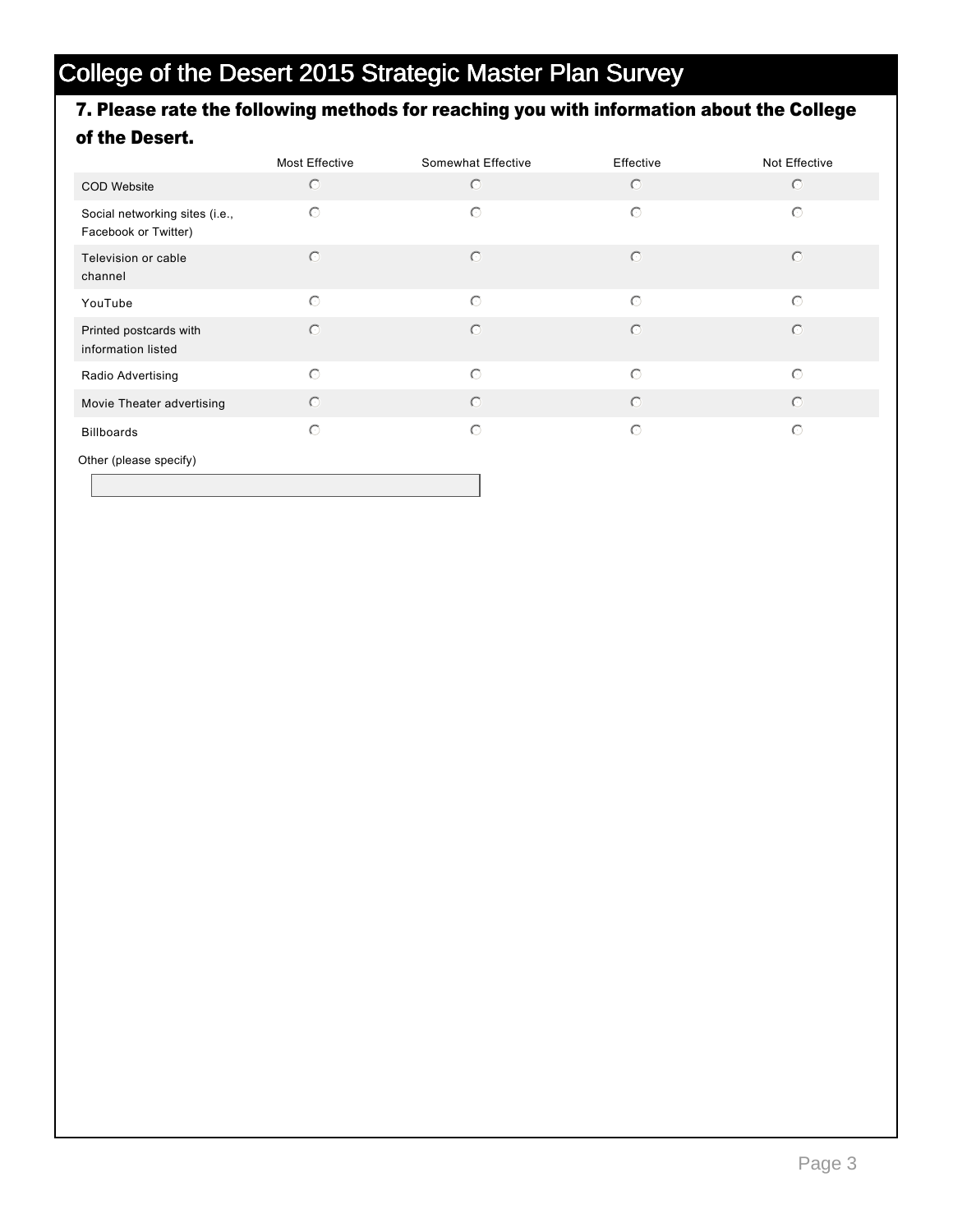### 8. Please rate each of the following areas at the College of the Desert.

|                                                                           | Very Important      | Somewhat Important | Important | Not Important | Don"t Know |
|---------------------------------------------------------------------------|---------------------|--------------------|-----------|---------------|------------|
| Environment that is<br>conducive to student<br>learning                   | $\circ$             | $\circ$            | $\circ$   | $\circ$       | $\circ$    |
| Environment that supports<br>quality teaching and<br>instruction          | $\circ$             | $\circ$            | $\odot$   | $\circ$       | $\odot$    |
| Enhancing student<br>educational performance                              | $\circ$             | $\circ$            | $\circ$   | $\circ$       | $\circ$    |
| Identify and provide<br>appropriate support for<br>underprepared students | $\circlearrowright$ | $\circ$            | $\circ$   | $\circ$       | $\odot$    |
| Identify and provide<br>appropriate support for<br>transfer students      | $\circ$             | $\circ$            | $\circ$   | $\circ$       | $\odot$    |
| Expand career / technology<br>curriculum                                  | $\circ$             | $\circ$            | $\circ$   | $\circ$       | $\circ$    |
| Enhance student access to<br>college facilities and<br>services           | $\bigcirc$          | $\circ$            | $\circ$   | $\circ$       | $\circ$    |
| Review and implement a<br>college wide enrollment<br>management plan      | $\circ$             | $\circ$            | $\circ$   | $\circ$       | $\circ$    |
| Respond to and expand ties<br>to community needs                          | $\circ$             | $\circ$            | $\circ$   | $\circ$       | $\circ$    |
| Manage resources to<br>support institutional<br>effectiveness             | $\circlearrowright$ | $\circ$            | $\circ$   | $\circ$       | $\circ$    |

Other (please specify)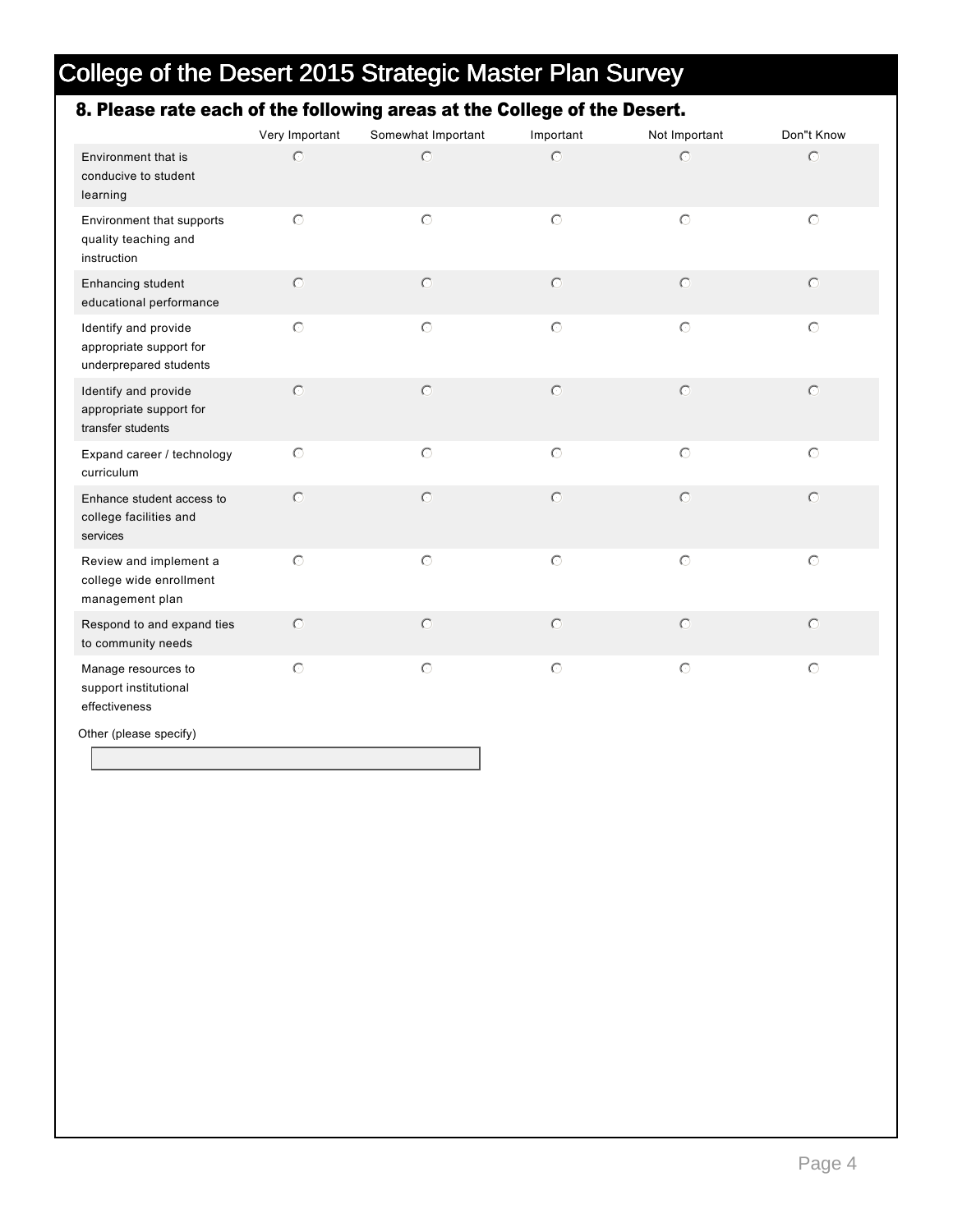### 9. The primary purpose of the College of the Desert is to meet the educational goals of its students and the community. Please rate each of these areas.

|                                                                        | Very Important      | Somewhat Important | Important      | Not Important |
|------------------------------------------------------------------------|---------------------|--------------------|----------------|---------------|
| Take college classes while<br>in high school                           | $\circ$             | $\bigcirc$         | $\circ$        | $\circ$       |
| Attain a GED / high school<br>diploma                                  | $\circ$             | $\circ$            | $\circ$        | $\circ$       |
| Improve basic academic<br>skills (reading, writing,<br>math)           | $\circ$             | $\bigcirc$         | $\circ$        | $\circ$       |
| Earn an Associate's Degree                                             | $\circ$             | $\circ$            | $\circ$        | $\circ$       |
| Earn credits for transfer to a<br>4-year college or university         | $\odot$             | $\circ$            | $\circ$        | $\circ$       |
| Earn a certificate in a<br>career technology program                   | $\circlearrowright$ | $\circ$            | $\circ$        | $\circ$       |
| Enhance job skills                                                     | $\odot$             | $\circ$            | $\circledcirc$ | $\circ$       |
| Acquire skills and<br>knowledge to change<br>careers                   | $\circ$             | $\circ$            | $\circ$        | $\circ$       |
| Acquire skills to start a<br>business                                  | $\circ$             | $\circ$            | $\circ$        | $\circ$       |
| Personal development and<br>enrichment                                 | $\circ$             | $\circ$            | $\circ$        | $\circ$       |
| Physical fitness and well<br>being                                     | $\circ$             | $\bigcirc$         | $\circ$        | $\bigcirc$    |
| Out of class learning<br>opportunities (i.e., clubs,<br>organizations) | $\circ$             | $\circ$            | $\circ$        | $\circ$       |
| Other (please specify)                                                 |                     |                    |                |               |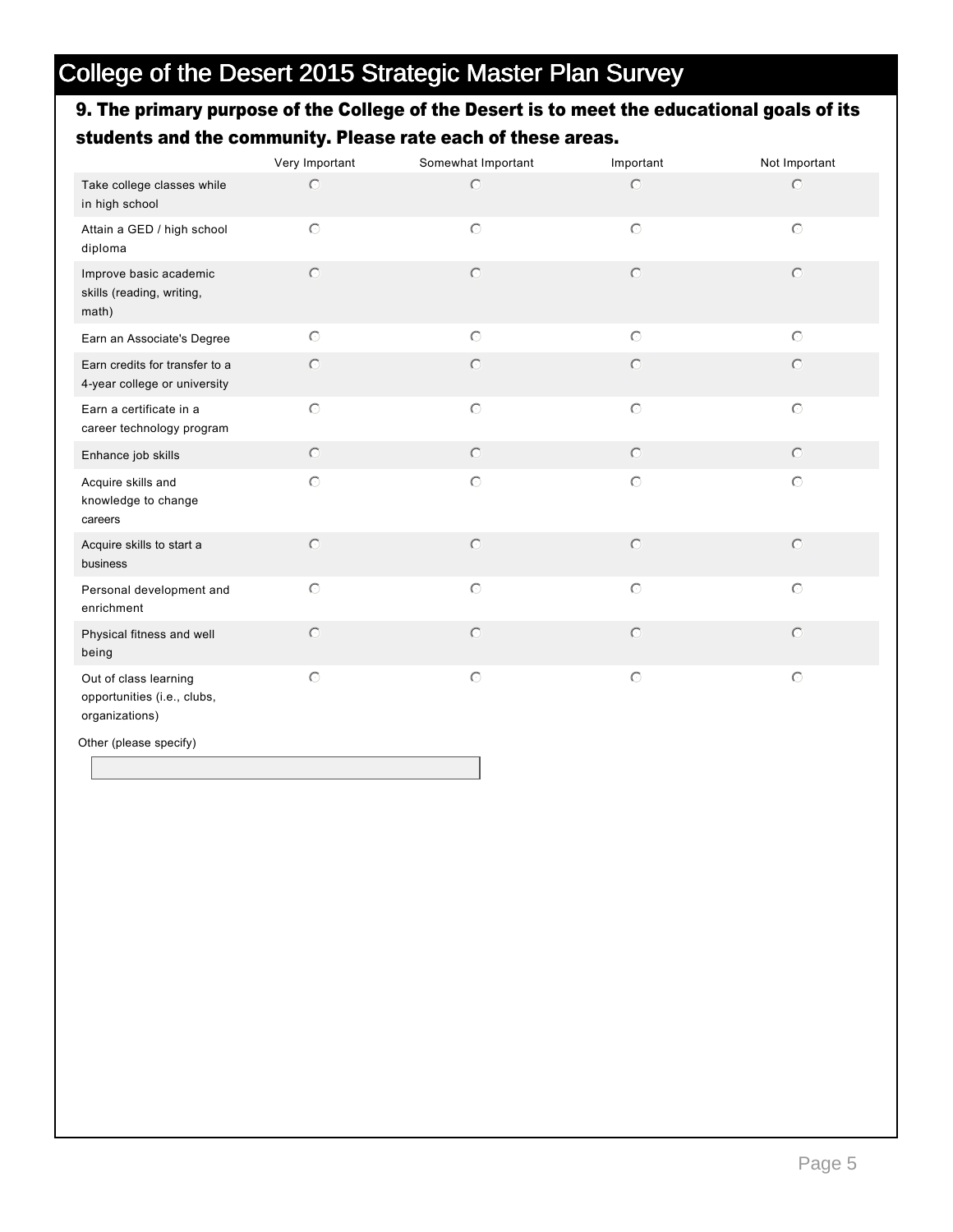#### 10. What do you consider important in helping students achieve their educational goals?

|                                             | Very Important      | Somewhat Important | Important           | Not Important  |
|---------------------------------------------|---------------------|--------------------|---------------------|----------------|
| Ability to enroll in the<br>classes I need  | $\circ$             | $\odot$            | $\circ$             | $\circ$        |
| Financial aid / Scholarships                | $\circ$             | $\circ$            | $\circ$             | $\odot$        |
| Academic advising                           | $\odot$             | $\circledcirc$     | $\circledcirc$      | $\circledcirc$ |
| Distance learning / On line<br>courses      | $\circ$             | $\odot$            | $\circ$             | $\odot$        |
| Weekend courses                             | $\circledcirc$      | $\circledcirc$     | $\circledcirc$      | $\circ$        |
| More evening course<br>offerings            | $\circ$             | $\circ$            | $\circlearrowright$ | $\circ$        |
| Career counseling                           | $\odot$             | $\odot$            | $\circ$             | $\circ$        |
| Tutoring                                    | $\circlearrowright$ | $\odot$            | $\circlearrowright$ | $\circ$        |
| On campus jobs                              | $\circledcirc$      | $\circledcirc$     | $\circledcirc$      | $\circ$        |
| Internships                                 | $\circlearrowright$ | $\odot$            | $\circ$             | $\odot$        |
| Work experience                             | $\circledcirc$      | $\circ$            | $\circ$             | $\circ$        |
| High quality instruction                    | $\circlearrowright$ | $\odot$            | $\circ$             | $\circ$        |
| Access to computers and<br>the internet     | $\circ$             | $\circledcirc$     | $\odot$             | $\circ$        |
| Transportation to the<br>college's campuses | $\circ$             | $\odot$            | $\circ$             | $\circ$        |
| Childcare                                   | $\odot$             | $\odot$            | $\odot$             | $\circ$        |
| Student activities and<br>campus life       | $\circ$             | $\odot$            | $\circlearrowright$ | $\circ$        |
| Other (please specify)                      |                     |                    |                     |                |

11. Do you have any general comments about what direction the College of the Desert should be strategically moving towards in the future?

 $\left| \right|$ 

 $\overline{\mathbf{v}}$ 

 $\triangleq$ 

 $\overline{\mathbf{v}}$ 

12. Any questions or comments about the strategic master planning process taking place at the College of the Desert?